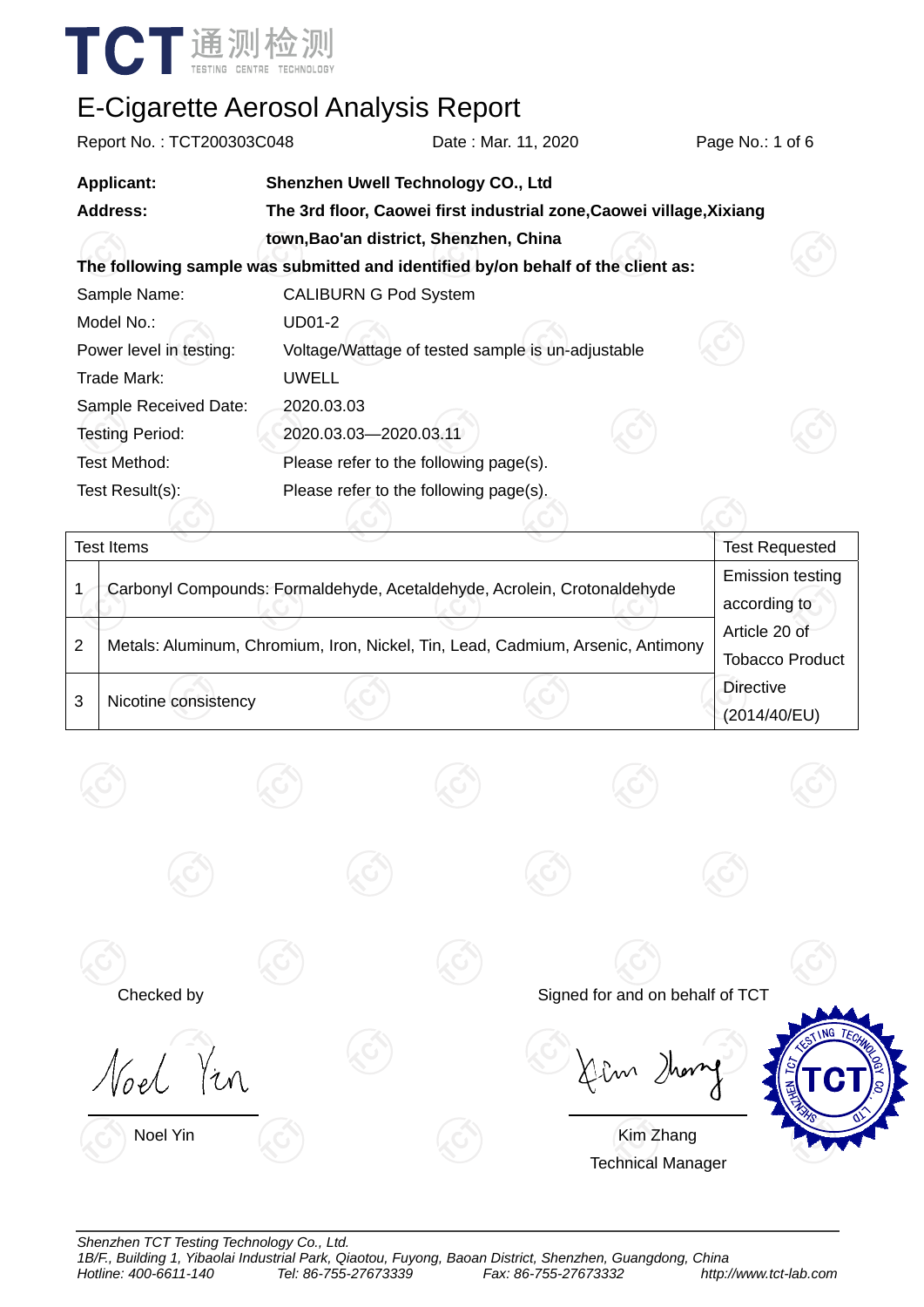

Report No. : TCT200303C048 Date : Mar. 11, 2020 Page No.: 2 of 6

**Test Results:** 

Test Condition for test items except Nicotine consistency test:

With reference to the CORESTA RECOMMENDED METHOD Nº 81 method parameter, Afnor standardization XP D90-300-3,International Standard ISO 20768:2018 and PD CEN/TR 17236:2018, a smoke machine was used to collect the vapor.

| <b>Puff Duration</b><br>Puff Volume   | $3.0s \pm 0.1s$<br>$55mL\pm0.3mL$ |  |  |  |
|---------------------------------------|-----------------------------------|--|--|--|
|                                       |                                   |  |  |  |
|                                       |                                   |  |  |  |
| <b>Puff Frequency</b>                 | $30s \pm 0.5s$                    |  |  |  |
| Puff of Each Group                    | 20                                |  |  |  |
| Group Interval Time                   | 300s±120s                         |  |  |  |
| <b>Maximum Flow</b>                   | 18.5mL/s±1.0mL/s                  |  |  |  |
| Pressure Drop                         | < 50hPa                           |  |  |  |
| Group                                 | 5                                 |  |  |  |
| <b>Total Number of Puff</b>           | 100                               |  |  |  |
| <b>Total Duration of Vaporization</b> | 300s                              |  |  |  |
|                                       |                                   |  |  |  |

The temperature and relative humidity of the test atmosphere during machine preparation and testing were kept within the following limits: temperature  $\pm 2^{\circ}$ C, relative humidity  $\pm 5\%$ 



No.1 CALIBURN G Pod System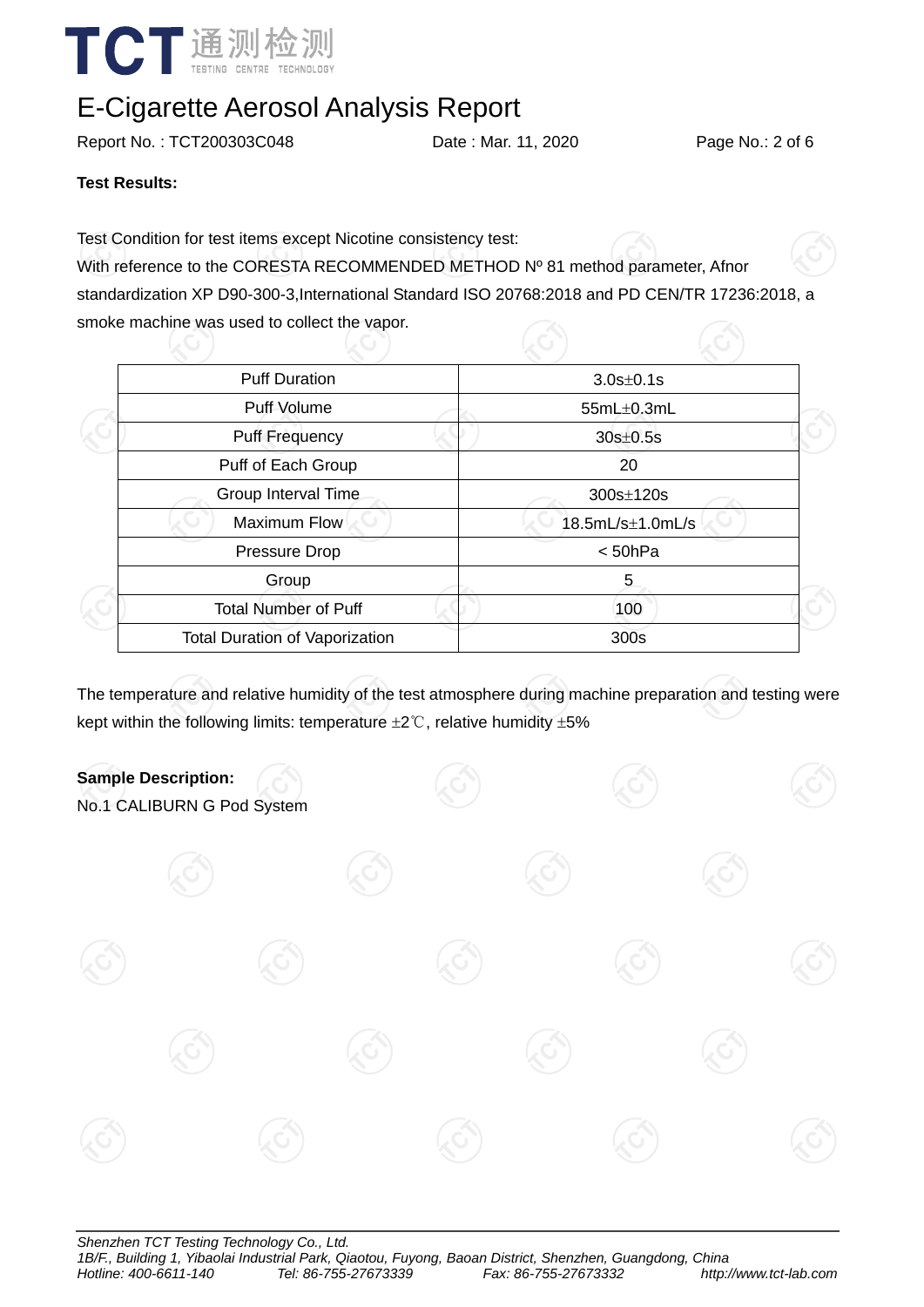

Report No.: TCT200303C048 Date : Mar. 11, 2020 Page No.: 3 of 6

#### **1. Carbonyl Compounds Content(s)**

Method: The aerosol generated by the e-cigarette is absorbed by the impactor containing 40mL acidified solution of 2,4-dinitrophenylhydrazine (DNPH) in acetonitrile. The solution was filtered and analyzed by reverse phase high - performance liquid chromatography and determined using a UV detector.

| <b>Test Item</b> | CAS No.       | Unit        | <b>LOD</b> | <b>LOQ</b> | Content(s) |  |  |
|------------------|---------------|-------------|------------|------------|------------|--|--|
|                  |               |             |            |            | No.1       |  |  |
| Formaldehyde     | $50 - 00 - 0$ | ug/100puffs | 0.667      | 2          | 8.67       |  |  |
| Acetaldehyde     | 75-07-0       | ug/100puffs | 0.667      | 2          | 4.80       |  |  |
| Acrolein         | 107-02-8      | ug/100puffs | 0.667      | 2          | ND         |  |  |
| Crotonaldehyde   | 4170-30-3     | ug/100puffs | 0.667      | 2          | ND         |  |  |

#### Note: - ug = Microgram

- ND = Not Detected (lower than LOD)
- $LOD =$  Limit of Detection
- LOQ = Limit of Quantitation
- E-Liquid Used: E-liquid B (AFNOR XP D90-300-3)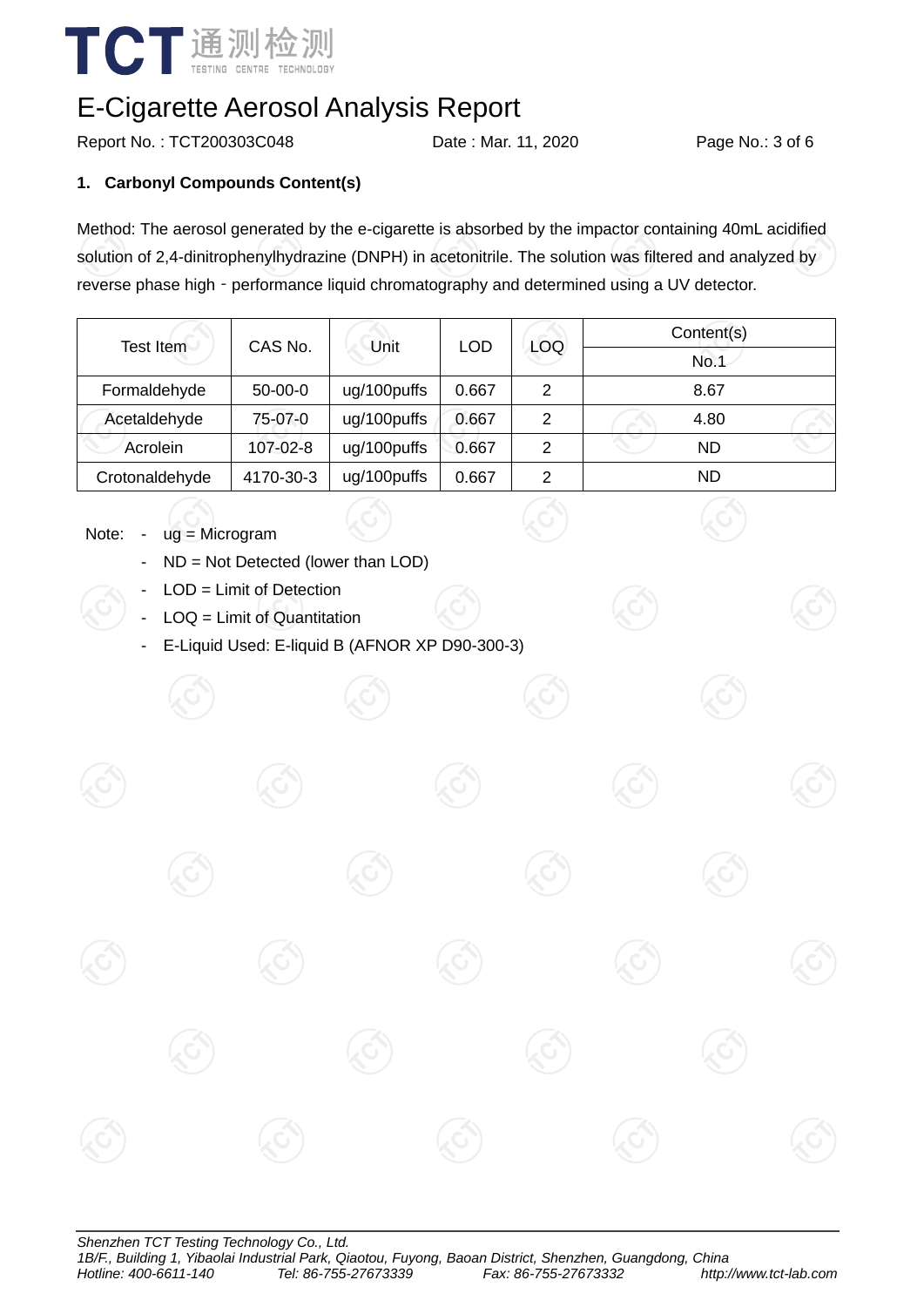

Report No.: TCT200303C048 Date : Mar. 11, 2020 Page No.: 4 of 6

#### **2. Metals Content(s)**

Method: Wipe the clamp with isopropyl alcohol. Let stand for a minute. 20 ml of nitric acid was added to the impactor and placed in series with the Cambridge filter to absorb the aerosol. The Cambridge filter was removed and placed in nitric acid, shaken at 210 rpm for 30 min, and the solution was filtered and analyzed by ICP-MS.

| Test Item    | CAS No.   |             | LOD.  |            | Content(s)  |  |  |  |
|--------------|-----------|-------------|-------|------------|-------------|--|--|--|
|              |           | Unit        |       | <b>LOQ</b> | <b>No.1</b> |  |  |  |
| Aluminum(Al) | 7429-90-5 | ug/100puffs | 0.025 | 0.25       | ND          |  |  |  |
| Chromium(Cr) | 7440-47-3 | ug/100puffs | 0.005 | 0.05       | <b>ND</b>   |  |  |  |
| Iron(Fe)     | 7439-89-6 | ug/100puffs | 0.005 | 0.05       | <b>ND</b>   |  |  |  |
| Nickel(Ni)   | 7440-02-0 | ug/100puffs | 0.025 | 0.25       | <b>ND</b>   |  |  |  |
| Tin(Sn)      | 7440-31-5 | ug/100puffs | 0.25  | 2.5        | <b>ND</b>   |  |  |  |
| Lead(Pb)     | 7439-92-1 | ug/100puffs | 0.025 | 0.25       | <b>ND</b>   |  |  |  |
| Cadmium(Cd)  | 7440-43-9 | ug/100puffs | 0.005 | 0.05       | <b>ND</b>   |  |  |  |
| Arsenic(As)  | 7440-38-2 | ug/100puffs | 0.025 | 0.25       | <b>ND</b>   |  |  |  |
| Antimony(Sb) | 7440-36-0 | ug/100puffs | 0.025 | 0.25       | <b>ND</b>   |  |  |  |
| Mercury(Hg)  | 7439-97-6 | ug/100puffs | 0.025 | 0.25       | ND.         |  |  |  |
| Copper(Cu)   | 7440-50-8 | ug/100puffs | 0.025 | 0.25       | <b>ND</b>   |  |  |  |

#### Note: - ug = Microgram

- $ND = Not$  Detected (lower than LOD)
- LOD = Limit of Detection
- LOQ = Limit of Quantitation
- E-Liquid Used: E-liquid B (AFNOR XP D90-300-3)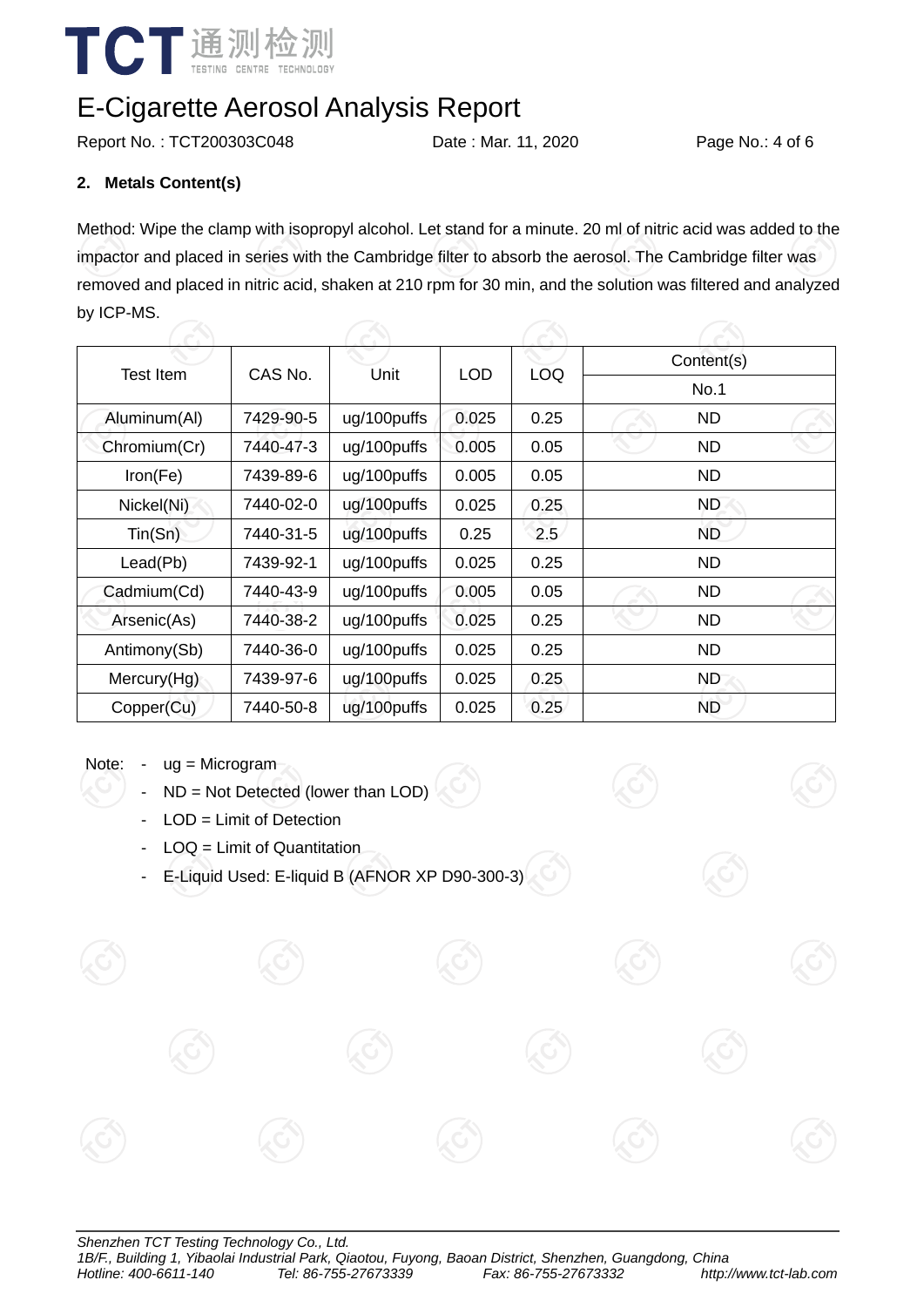

Report No. : TCT200303C048 Date : Mar. 11, 2020 Page No.: 5 of 6

#### **3. Nicotine Consistency Test**

Test Condition: With reference to the CORESTA RECOMMENDED METHOD Nº 81 method parameter and Afnor standardization XP D90-300-3, a smoke machine was used to collect the vapor.

| <b>Puff Duration</b> | $3.0s \pm 0.1s$      |  |  |  |
|----------------------|----------------------|--|--|--|
| <b>Puff Volume</b>   | $55mL\pm0.3mL$       |  |  |  |
| Puff of Each Group   | 20                   |  |  |  |
| Maximum Flow         | $18.5mL/s\pm1.0mL/s$ |  |  |  |
| Pressure Drop        | $<$ 50hPa            |  |  |  |

The temperature and relative humidity of the test atmosphere during machine preparation and testing were kept within the following limits: temperature  $\pm 2^{\circ}$ C, relative humidity  $\pm 5\%$ 

Method: Wipe the clamp with isopropyl alcohol. Let stand for a minute. The aerosol generated by the e-cigarette is absorbed by the Cambridge filter. Remove the Cambridge filter and place it into a centrifuge tube, add 20 mL of Isopropyl alcohol and 0.2ml Internal standard stock solution. Shaken at 210 rpm for 30 min, and the solution was filtered and analyzed by GC-FID.

|              | Nicotine(CAS No.:54-11-5) Contents(mg/20Puffs) |         |          |                          |          |            | Total         |
|--------------|------------------------------------------------|---------|----------|--------------------------|----------|------------|---------------|
| Sample No.   | Group 1*                                       | Group 2 | Group 3* | Group 4                  | Group 5* | <b>AVG</b> | (mg/100puffs) |
| No.1         | 1.96                                           | 1.94    | 1.96     | 1.96                     | 1.96     | 1.96       | 9.78          |
| Deviation(%) | 0.1                                            | ۰       | 0.0      | $\overline{\phantom{0}}$ | 0.4      |            |               |
|              |                                                |         |          |                          |          |            |               |

Note: - mg = milligram

- $ND = Not$  Detected (lower than LOD)
- $LOD = Limit of Detection =  $0.01 \text{mg} / 20 \text{Puffs}$$
- $LOQ =$  Limit of Quantitation = 0.1mg/20Puffs
- $1$ group =  $20$ puffs
- \* Values used for determination of consistency of nicotine emission
- E-Liquid Used: E-liquid A (AFNOR XP D90-300-3)
- Under the conditions of the test and with reference to AFNOR XP D90-300-3, the electronic cigarette delivers a dose of nicotine at consistent levels.